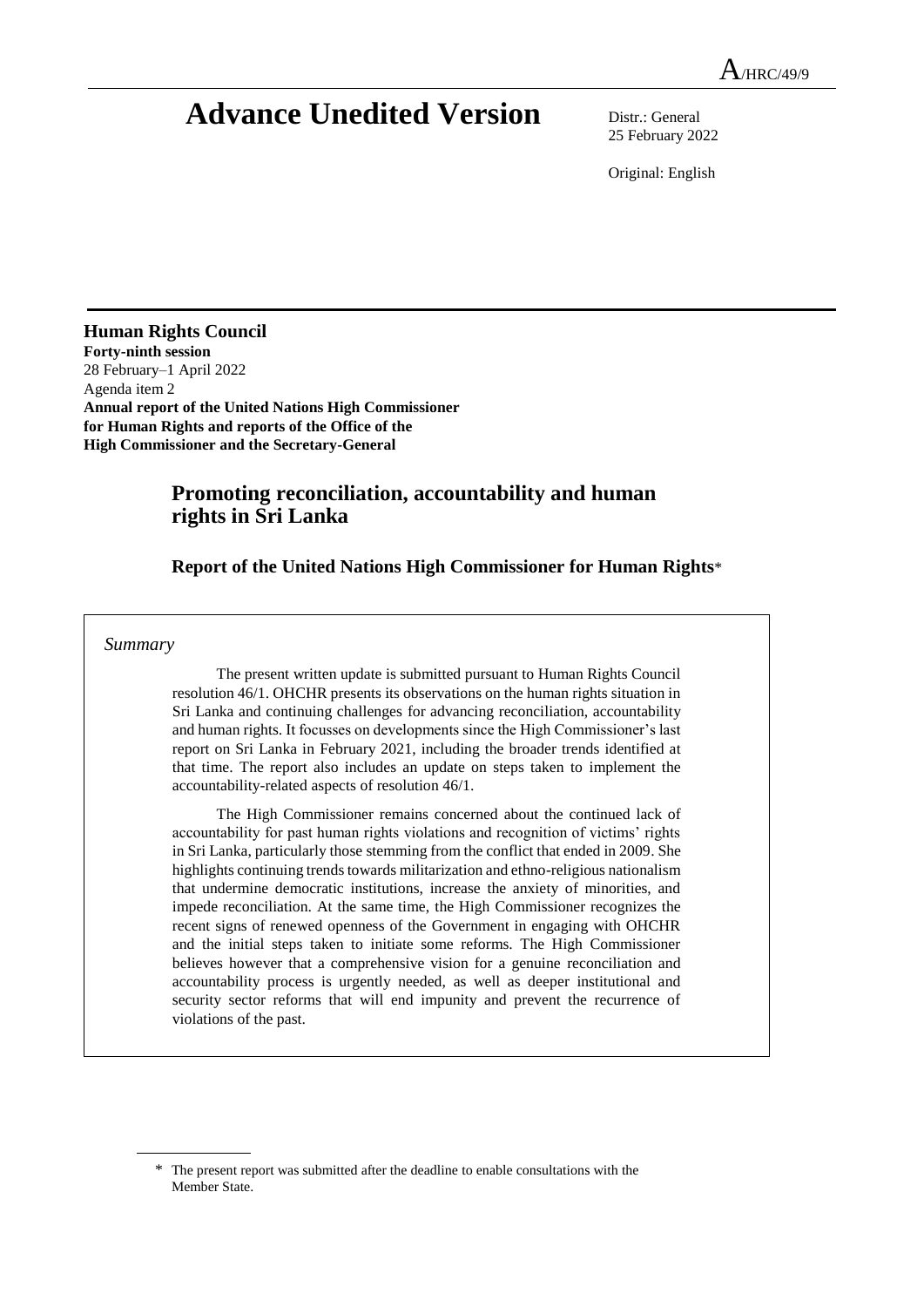# **I. Introduction**

1. This written update is presented pursuant to Human Rights Council resolution 46/1 that requested the Office of the United Nations High Commissioner for Human Rights (OHCHR) to enhance its monitoring and reporting on the situation of human rights in Sri Lanka, including on progress in reconciliation and accountability, and to present a written update at its forty-ninth session.<sup>1</sup> It focusses on developments since the High Commissioner's last report on Sri Lanka in February 2021, including the broader trends she identified at that time. The report also includes an update on steps to strengthen the capacity of OHCHR to collect, consolidate, analyse and preserve information and evidence and to develop possible strategies for future accountability processes, to advocate for victims and survivors, and to support relevant judicial and other proceedings, including in Member States, with competent jurisdiction.<sup>2</sup>

2. OHCHR appreciates the constructive engagement of the Government throughout the preparation of this update. OHCHR sent a list of questions to the Government of Sri Lanka on 25 October 2021 and received detailed written inputs on 8 December 2021, along with several later updates.<sup>3</sup> Furthermore, the Government agreed to an OHCHR delegation visiting Sri Lanka in January 2022 for further consultations, however this could not take place due to the COVID-19 situation in Europe. Virtual consultations were held instead between OHCHR and Government counterparts on 24 January, and OHCHR met with a range of other stakeholders. OHCHR appreciates the open and substantive nature of these exchanges. The report was shared with the Government to provide an opportunity to comment.

3. The Special Rapporteur on contemporary forms of slavery, including its causes and consequences visited Sri Lanka between 26 November and 3 December 2021. <sup>4</sup> The Government has also agreed to a visit by the Special Rapporteur on the right to education which has still to be scheduled. On 5 February 2021, 10 Special Procedures issued a joint statement recalling key recommendations made by them following official visits between  $2015$  to  $2019$ <sup>5</sup> During 2021, Special Procedures issued nine communications on Sri Lanka; the Government had responded to five as of 14 February 2022. 6

# **II. Context**

4. Since 2020, Sri Lanka has faced several waves of the COVID-19 pandemic, which have had a multi-dimensional human rights impact on public health and economic and social rights. Sri Lanka enjoys free universal healthcare, and the Government has achieved a high vaccination rate and implemented various stimulus and economic support measures. Prolonged lockdowns and travel disruptions have nevertheless affected important sectors

<sup>1</sup> A/HRC/RES/46/1, para 16.

<sup>2</sup> Ibid, para 6.

<sup>3</sup> Note Verbale (NV) 457/2021, 8 December 2021 (thereafter NV 457/2021) and Note Verbale 16/2022 (information from Office for Reparations) from the Permanent Mission of Sri Lanka in Geneva.

<sup>&</sup>lt;sup>4</sup> End of mission statement by the Special Rapporteur on contemporary forms of slavery, 3 December 2021,

[https://www.ohchr.org/EN/NewsEvents/Pages/DisplayNews.aspx?NewsID=27895&LangI](https://www.ohchr.org/EN/NewsEvents/Pages/DisplayNews.aspx?NewsID=27895&LangID=E)  $D=E$ .

<sup>5</sup> [https://www.ohchr.org/EN/NewsEvents/Pages/DisplayNews.aspx?NewsID=26725&](https://www.ohchr.org/EN/NewsEvents/Pages/DisplayNews.aspx?NewsID=26725&LangID=E) [LangID=E.](https://www.ohchr.org/EN/NewsEvents/Pages/DisplayNews.aspx?NewsID=26725&LangID=E)

<sup>6</sup> Available from

[https://spcommreports.ohchr.org/TMResultsBase/DownLoadFile?gId=36694;](https://spcommreports.ohchr.org/TMResultsBase/DownLoadFile?gId=36694) and [https://spcommreports.ohchr.org/TMResultsBase/DownLoadFile?gId=36775;](https://spcommreports.ohchr.org/TMResultsBase/DownLoadFile?gId=36775) [https://spcommreports.ohchr.org/TMResultsBase/DownLoadFile?gId=36580;](https://spcommreports.ohchr.org/TMResultsBase/DownLoadFile?gId=36580) [https://spcommreports.ohchr.org/TMResultsBase/DownLoadFile?gId=36496;](https://spcommreports.ohchr.org/TMResultsBase/DownLoadFile?gId=36496) https://spcommreports.ohchr.org/TMResultsBase/DownLoadFile?gId=36539).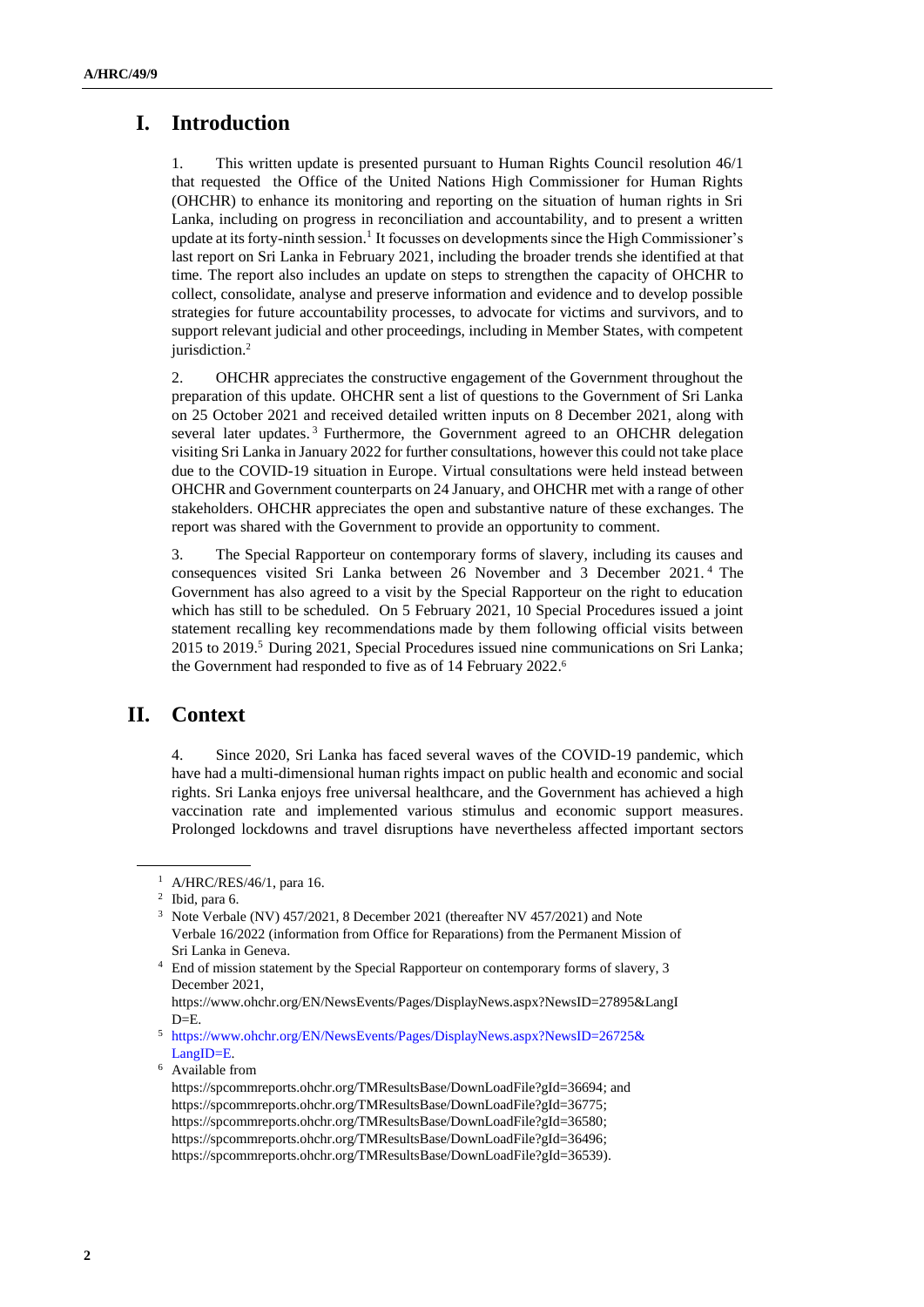such as tourism, garments, services and transportation, as well as decreased export earnings and remittances. Moreover, policies to tackle a looming financial debt crisis have had various economic and social consequences, such as import restrictions, a depreciation of the currency and inflation in food and fuel prices. 7

5. According to the World Bank, over 500,000 people may have fallen below the poverty line since the beginning of the pandemic with widespread loss of jobs and work hours mainly affecting informal sector workers and micro, small- and medium-sized enterprises. <sup>8</sup> With women making up significant percentage of the workforce in the informal, garment and textiles sectors, they have been disproportionately affected by job or income loss.<sup>9</sup> Many Sri Lankan migrant workers also lost their jobs in host countries affecting remittance income.<sup>10</sup>

6. The economic conditions have impacted on food security: a World Bank survey indicated 44 per cent of households were concerned about food. <sup>11</sup> The introduction of a ban on use of fertilizers to promote organic agriculture, later reversed after protests, also impacted on food production. In August, the Government introduced new emergency regulations reportedly to curb speculative practices of traders amid high food prices and shortages of some essential commodities, which have now lapsed.<sup>12</sup>

7. Discontent about the economic situation and Government policies has led to protests. In response, the Government has enforced COVID-19 measures, including quarantine rules and other laws, to limit demonstrations over different economic and social issues and in some cases to arrest and charge protestors, although the protests were peaceful. <sup>13</sup> The Government asserts this was necessary on public health grounds. On several occasions, however, courts refused to grant injunctions requested by police to stop protests citing the right to freedom of expression or peaceful assembly.

8. In June 2021, a police media spokesperson announced that the Criminal Investigation Department (CID) had formed a special team to patrol the cyberspace and arrest those who spread "false news" on social media about COVID-19 or other sensitive issues.<sup>14</sup>

9. The Government also informed OHCHR that it is drafting a new law on "Protection from online falsehoods and manipulation". <sup>15</sup> The High Commissioner encourages the Government to take careful account of the observations made by UN human rights mechanisms on laws of this kind which can seriously impact the exercise of the rights to freedom of expression, opinion and information, and to ensure full consultation with representatives of civil society and independent media in the formulation of this law.

## **A. Legal and institutional developments affecting human rights**

10. In her previous report, the High Commissioner warned of the erosion of the independence of key institutions in Sri Lanka, particularly following the  $20<sup>th</sup>$  amendment to the Constitution that changed the appointment process to the judiciary and independent institutions, including the Human Rights Commission of Sri Lanka (HRCSL). 16

<sup>7</sup> [Sri Lanka Overview: Development news, research, data | World Bank.](https://www.worldbank.org/en/country/srilanka/overview#4)

<sup>8</sup> [SriLanka-DevUpd-Apr9.pdf \(worldbank.org\),](https://thedocs.worldbank.org/en/doc/15b8de0edd4f39cc7a82b7aff8430576-0310062021/original/SriLanka-DevUpd-Apr9.pdf) page 27.

<sup>9</sup> Ibid; See [Research brief: The supply chain ripple effect: How COVID-19 is affecting](https://www.ilo.org/asia/publications/issue-briefs/WCMS_758626/lang--en/index.htm)  [garment workers and factories in Asia and the Pacific \(ilo.org\).](https://www.ilo.org/asia/publications/issue-briefs/WCMS_758626/lang--en/index.htm)

<sup>&</sup>lt;sup>10</sup> talking economics - Repatriation and Replacement of Lost Foreign Jobs: Handling Labour [Migration in Sri Lanka during COVID-19 \(ips.lk\).](https://www.ips.lk/talkingeconomics/2020/05/14/repatriation-and-replacement-of-lost-foreign-jobs-handling-labour-migration-in-sri-lanka-during-covid-19/)

<sup>11</sup> [Sri Lanka Overview: Development news, research, data | World Bank.](https://www.worldbank.org/en/country/srilanka/overview#1)

<sup>12</sup> Extraordinary Gazette 2243/1 of 30 August 2021 and Extraordinary Gazette 2243/3 Emergency (Provision of Essential Food) Regulation No. 1 of 2021.

<sup>&</sup>lt;sup>13</sup> See joint communication from UN Special Rapporteurs, AL LKA (4.2021), 17 August 2021.

<sup>14</sup> [https://www.themorning.lk/no-warrant-needed-for-fake-news-arrests/.](https://www.themorning.lk/no-warrant-needed-for-fake-news-arrests/)

<sup>15</sup> NV 457/2021, page 11.

<sup>16</sup> A/HRC/46/20, para. 24.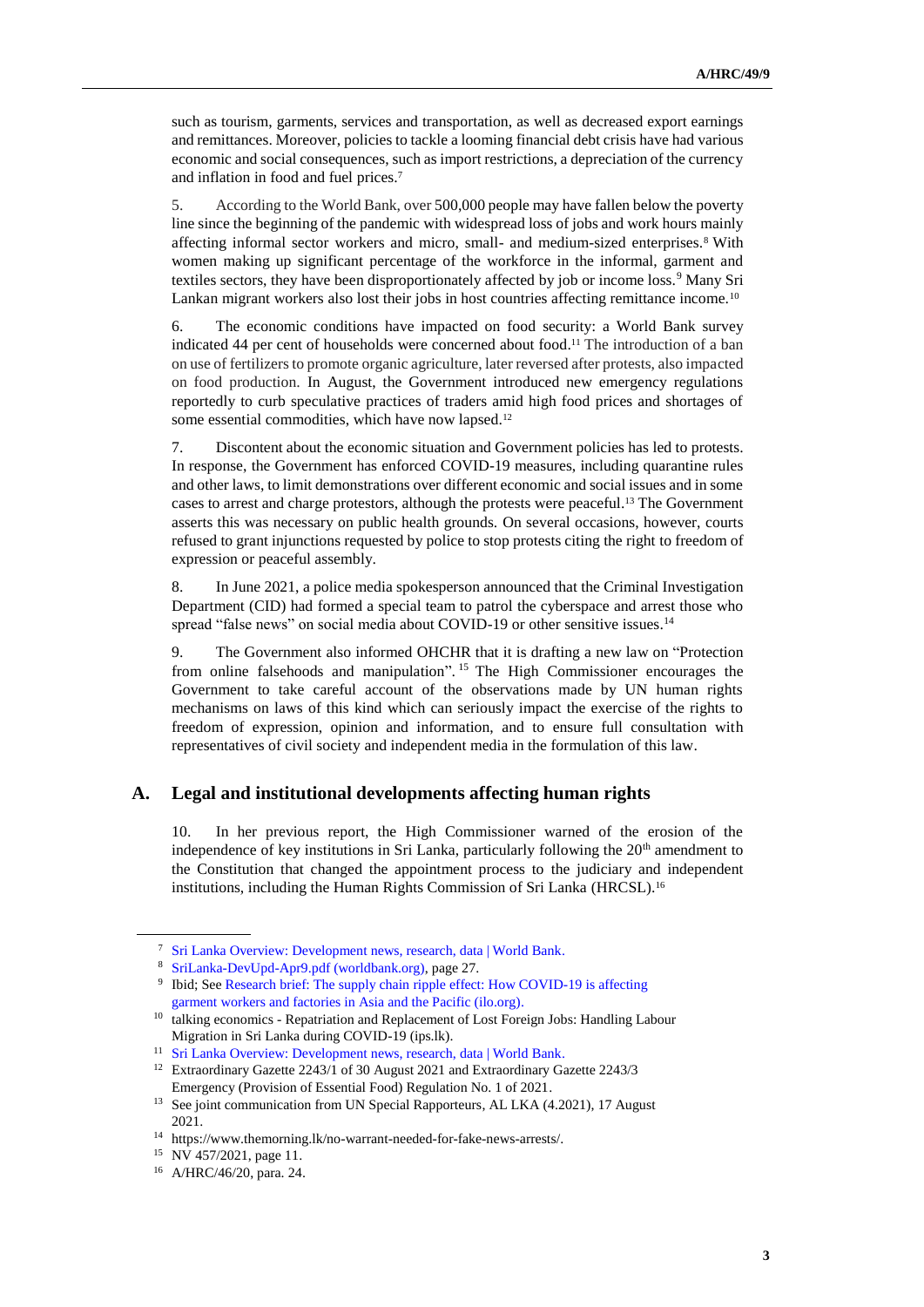11. In November 2021, following a special review, the Global Alliance of National Human Rights Institutions (GANHRI) recommended that the HRCSL be downgraded from A to B status on three grounds: the lack of a transparent and independent appointment process; lack of plurality and diversity; and the failure by the HRCSL to independently and effectively exercise its human rights mandate.<sup>17</sup> A retired Supreme Court Justice Rohini Marasinghe was appointed as a new Chair of the HRCSL in December 2021.

12. The High Commissioner is also concerned that the independence of the Right to Information Commission, which has made important rulings, may also be undermined following the appointment of retired Supreme Court Justice Upali Abeyratne as the Chair. As highlighted in previous reports, Justice Abeyratne served as Chair of the Presidential Commission of Inquiry on alleged political victimisation which obstructed and intervened in judicial proceedings on several "emblematic" human rights cases.<sup>18</sup>

13. The High Commissioner stresses that the process now underway to draft a new Constitution will be of fundamental importance for the protection of human rights in Sri Lanka, the independence of key institutions, and the devolution of political authority, which the Human Rights Council has noted "is integral to reconciliation and the full enjoyment of human rights by all members of its population."<sup>19</sup> A committee of experts appointed by the Government is working on a draft Constitution and has invited public to provide comments.<sup>20</sup> The High Commissioner urges the Government to take into account the observations and recommendations made over the years by various United Nations human rights mechanisms with respect to human rights in the Constitution. She also urges the Government to make the draft available for public consultation and debate before being presented to Parliament.

#### **B. Militarisation and land issues**

14. As observed in previous reports, the past two years have seen an increase in the militarization of civilian government functions in Sri Lanka. <sup>21</sup> The Government justifies these appointments in terms of improving efficiency and being in conformity with the law. The High Commissioner remains concerned, however, that the concentration of civilian positions in the hands of military officials, affects the democratic governance and the longterm character of the state.

15. In addition to the Ministry of Defense, current or former military officers - including some implicated in alleged grave human rights violations - now occupy positions of authority in several ministries, including Foreign Affairs, Public Security, Finance, Health, Wildlife and Forest Conservation. Although the Secretariat regulating NGOs has been transferred to the Foreign Minister, the Ministry of Defense controls at least 31 other agencies ranging from media to immigration. In August 2021, for example, a Major-General was appointed as Commissioner of Essential Services to oversee implementation of the emergency regulations to ensure food security and price controls. <sup>22</sup> In December 2021, Army Commander General Shavendra Silva, was appointed to implement the President's 'Green Agriculture Operative Centre' to promote and distribute organic fertilizer.<sup>23</sup>

16. The President continued to renew Gazette notifications under Section 12 of the Public Security Ordinance which "authorises recourse to the armed forces in circumstances where

<sup>&</sup>lt;sup>17</sup> GANHRI Sub-Committee on Accreditation Report – October 2021, December 2021, page 31 [https://www.ohchr.org/Documents/Countries/NHRI/GANHRI/SCA-Report-October-](https://www.ohchr.org/Documents/Countries/NHRI/GANHRI/SCA-Report-October-2021_E.pdf)[2021\\_E.pdf.](https://www.ohchr.org/Documents/Countries/NHRI/GANHRI/SCA-Report-October-2021_E.pdf)

<sup>18</sup> HRC/46/20, paras. 26 and 27.

<sup>19</sup> A/HRC/RES/25/1, 9 April 2014.

<sup>20</sup> Note Verbale 64/22, 22 February 2022 (NV 64/22), para 24.

<sup>21</sup> A/HRC/43/19, para 33; HRC/46/20, paras 20-23.

<sup>22</sup> [G 34894 \(E\) \(I-I\) Appointment by Presi.pmd \(documents.gov.lk\).](http://documents.gov.lk/files/egz/2021/8/2243-05_E.pdf)

<sup>&</sup>lt;sup>23</sup> [President orders setting up of Green Agriculture Operations Centre | Daily News.](http://www.dailynews.lk/2021/12/06/local/266508/president-orders-setting-green-agriculture-operations-centre)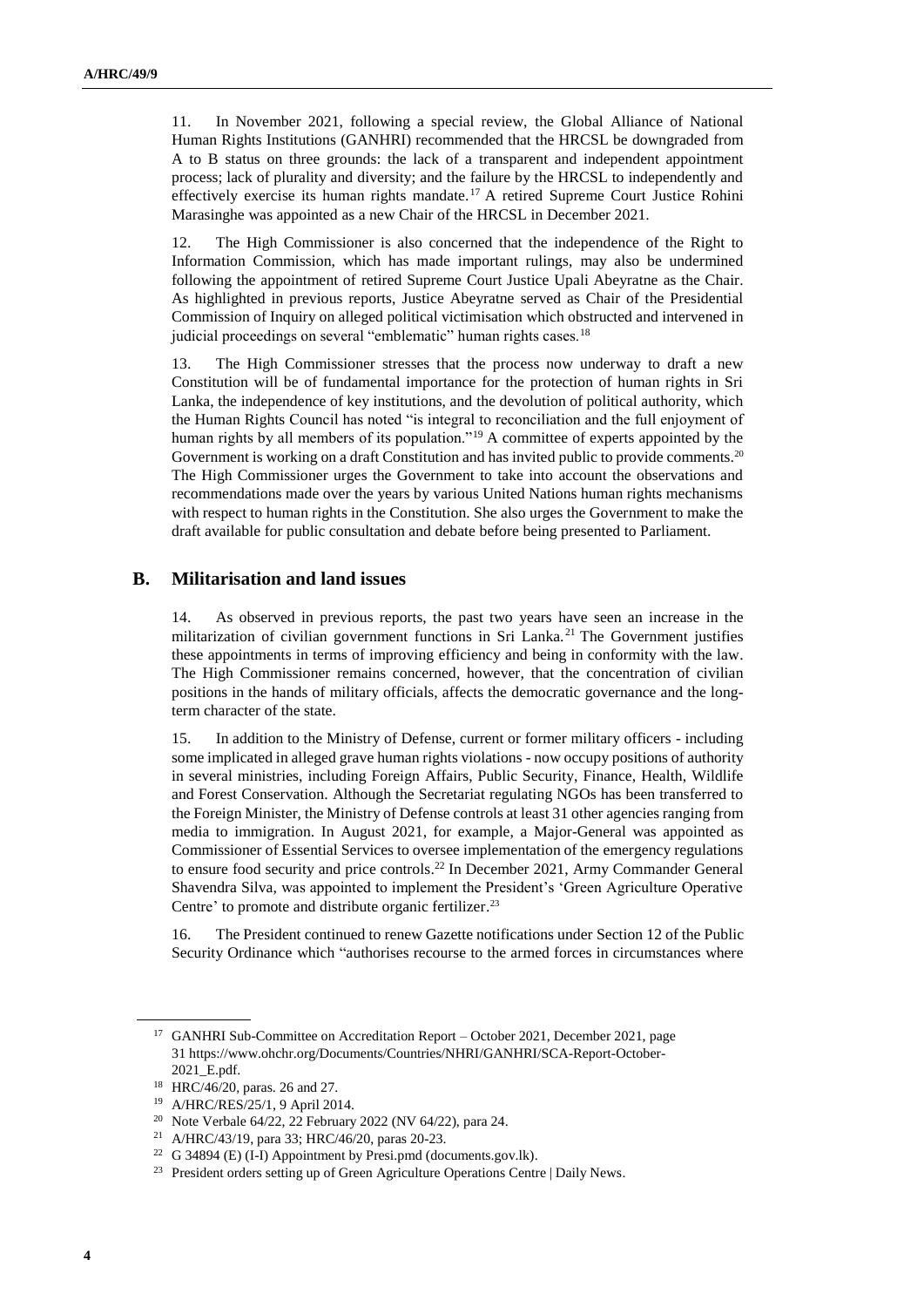the performance of police functions requires to be strengthened."<sup>24</sup> Such orders continue the militarized approach to law enforcement and expand the role of military in policing functions. Reports indicate a disproportionately high number of military checkpoints in the Northern province, and complaints of discriminatory treatment or harassment during security checks, particularly for women.

17. The release of land occupied by the military, particularly in the Northern and Eastern Provinces, has been an important element of peacebuilding and reconciliation. The Government reports that the total number of private lands released by the Armed Forces from 2009 to 31 October 2021 is 2,601,796 acres or 92.42 per cent, with a further 53 (0.19 per cent) acres is proposed for release.<sup>25</sup> However, a renewed trend of land disputes related to Buddhist heritage conservation or forestry protection, has created new tensions with minority communities, particularly in the Eastern Province given the diverse population and heritage of the region.

18. Since June 2020, a Task Force for Archaeological Heritage Management in the Eastern Province headed by the Defence Secretary, is working with the Archaeological Department, Mahaweli Authority, Forest Department, Wildlife Department, police, military and Buddhist clergies to identify archaeological monuments and facilitate the repair or construction of Buddhist sites. The Government has also imposed restrictions on land use in these areas on the basis of environmental and forest preservation. Minority communities fear the program is being used to change the demographic landscape of the region. This could impact livelihoods and increase potential for new conflicts.

19. OHCHR has recorded reports of 45 such disputes over land involving state actors and minorities between January and November 2021. For instance, around 340.33 acres of land in 11 locations in the Kuchchaveli DS Division of Trincomalee District was leased out to seven Buddhist Trustees/temples for 30 years.<sup>26</sup> In September 2020, media reported that the Archaeological Department took over 358 acres of land in Thennamaravadi, Trincomalee district, which are claimed by Tamil farmers, after they were identified as archaeological sites.

## **C. Increasing majoritarianism and effects on reconciliation and peace building**

20. In his address to the 76<sup>th</sup> session of the General Assembly in September, the President affirmed the Government's "firm intention to build a prosperous, stable and secure future for all Sri Lankans, regardless of ethnicity, religion or gender." <sup>27</sup> However, actions by the Government during the past year have reinforced the nexus between Sinhalese nationalism, Buddhism and the state, increasing the sense of marginalisation and anxiety among Tamil, Muslim and Christian minority communities, and undermining the prospects for reconciliation.

21. In October 2021, the President appointed a Presidential Task Force with a mandate to formulate a framework and make recommendations for the implementation of the concept of "One Country, One Law" promised in his election manifesto and to present a final report by 28 February 2022. Controversially, he appointed as its chairperson Buddhist monk Gnanasara Thera, the leader of the Bodu Bala Sena (BBS), a Buddhist extremist organization known for its anti-Muslim rhetoric and hate speech. Gnanasara Thera has been accused of provoking anti-Muslim violence in the past, for instance, the riots in Aluthgama in 2014 and

<sup>24</sup> NV 64/2022, para 27; for instance, see Extraordinary Gazette 2259/2 of 20 December 2021[, 2259-02\\_E.pdf, \(presidentsoffice.gov.lk\).](https://www.presidentsoffice.gov.lk/wp-content/uploads/2021/12/2259-02_E.pdf) 

<sup>25</sup> NV 457/2021, page 24.

<sup>26</sup> Notification under State Land Regulation No. 21(2[\),http://documents.gov.lk/en/gazette.php.](http://documents.gov.lk/en/gazette.php)

<sup>27</sup> [https://www.un.int/srilanka/news/president-addresses-general-debate-76th-session](https://www.un.int/srilanka/news/president-addresses-general-debate-76th-session-general-assembly-un-new-york-21-27-september)[general-assembly-un-new-york-21-27-september.](https://www.un.int/srilanka/news/president-addresses-general-debate-76th-session-general-assembly-un-new-york-21-27-september)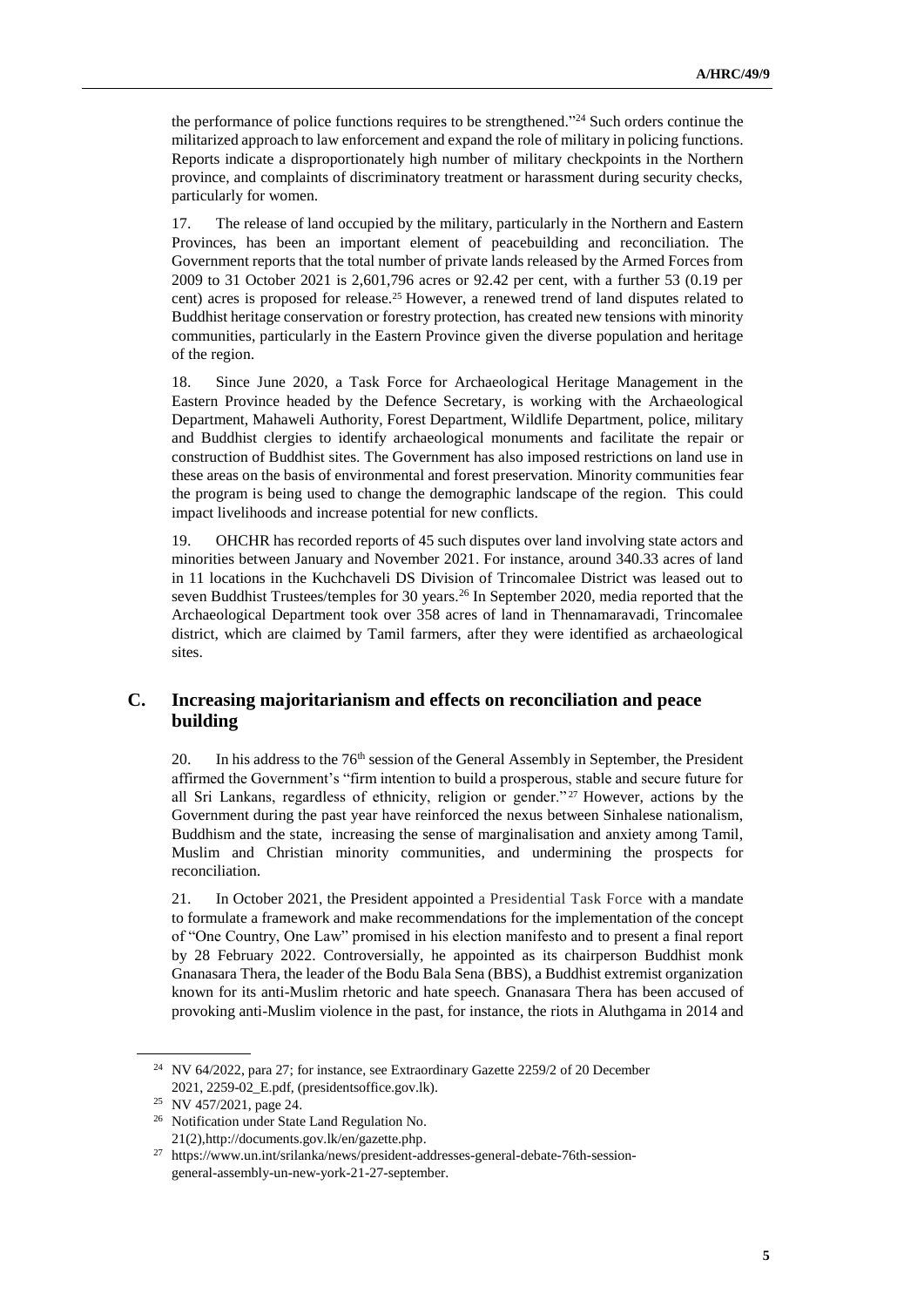Digana in 2018.<sup>28</sup> In August 2018, he was sentenced to six years of imprisonment for contempt to court for a separate incident but received a Presidential pardon in May 2019.

22. The Constitution already recognizes Sri Lanka as a unitary State (article 2) and the equality of citizens before the law (article 12), but the concept of "One Country, One Law" may have implications for the devolution of political authority and law-making powers to the provincial level. It may also relate to sets of customary personal laws that have allowed different communities to retain specific practices, preserving the diversity of multiple identities in Sri Lankan society. Today these are defined as the Thesawalamai Law that applies to Tamils in the Northern Province, the Kandyan law that is an elective matrimonial and inheritance framework for Kandy Sinhalese, and the Muslim personal law. All three regimes deal primarily with issues of property including land, inheritance including interstate succession, and marriage and divorce, but also have important identity-based symbolic value.

23. Separately, the Government informed OHCHR that a Muslim Law Reform Advisory Committee appointed by the Minister of Justice has made recommendations for the amendment of the Muslim Marriage and Divorce Act of 1951, General Marriages Ordinance and Civil Procedure Code, to bring them into the conformity with prevailing international standards. The legal draftsman is now preparing the amendments . <sup>29</sup> The amendments reportedly will, inter alia, introduce a minimum age of marriage of 18 years for Muslims, introduce minimum educational qualifications for members of Qazi courts and the possibility of female members, and give Muslims the choice of registering their marriages under the General Law. <sup>30</sup> The High Commissioner welcomes any progressive reforms that will strengthen the rights of women and girls in line with international human rights standards and encourages maximum consultation with the Muslim community, in particular women.

24. In 2021, new Buddhist temples, statues and shrines were erected at symbolic locations with the patronage of military and government officials. On 18 January 2021, the State Minister for National Heritage and military officers inaugurated a Buddha statue erected despite a court order allegedly on the site of an ancient Hindu temple in Mullaithivu District.<sup>31</sup> In November 2021, a new monumental stupa in Annuradhapura, built with support of the military, was consecrated as a tribute to "War Heroes" reinforcing narratives that depict the conflict in ethno-religious terms. <sup>32</sup> The appointment in November 2021 of a Buddhist monk as Chancellor of the University of Colombo, the country's premier academic institution, was protested by teachers and students as undermining secularism and academic independence.

25. Several Government figures made policy proposals which would disproportionately affect the Muslim community. In February 2021, the Government revoked the forced cremation policy for COVID-19 deceased; however, the distant location of the burial site poses practical challenges for grieving families as they must travel a long distance to visit or perform rituals. In March 2021, Public Security Minister Sarath Weerasekara proposed a ban on burqas and niqabs, stating that such veils are signs of "religious extremism" which affect national security.<sup>33</sup> The Government has clarified that the proposed ban on face coverings which hinder identification would apply to all communities and both sexes.<sup>34</sup> In October 2021, the Cabinet approved a proposal to ban cattle slaughtering in the country (an activity mostly conducted by Muslim butchers). Although these proposals have not been advanced

<sup>28</sup> OHCHR, "Sri Lanka: Pillay alarmed by intercommunal violence, calls for end to hate speech", 16 June 2014.

<sup>&</sup>lt;sup>29</sup> NV 457/2021, page 13.

<sup>30</sup> Ibid.

<sup>&</sup>lt;sup>31</sup> [State Minister of National Heritage installs Buddha statute on Vimeo;](https://vimeo.com/519934257) Antiquities [excavation in North, East: Work commences on 10 sites](https://www.themorning.lk/antiquities-excavation-in-north-east-work-commences-on-10-sites/) - The Morning - Sri Lanka [News.](https://www.themorning.lk/antiquities-excavation-in-north-east-work-commences-on-10-sites/)

<sup>32</sup> [https://www.army.lk/news/gigantic-%E2%80%98sanda-hiru-seya%E2%80%99-offered](https://www.army.lk/news/gigantic-%E2%80%98sanda-hiru-seya%E2%80%99-offered-maha-sangha-immortalizing-memories-%E2%80%98ranaviru%E2%80%99-sacrifices)[maha-sangha-immortalizing-memories-%E2%80%98ranaviru%E2%80%99-sacrifices](https://www.army.lk/news/gigantic-%E2%80%98sanda-hiru-seya%E2%80%99-offered-maha-sangha-immortalizing-memories-%E2%80%98ranaviru%E2%80%99-sacrifices) 

<sup>33</sup> [Niqab included in proposed ban -](https://www.themorning.lk/niqab-included-in-proposed-ban/) The Morning - Sri Lanka News.

<sup>34</sup> NV 64/22, para 50.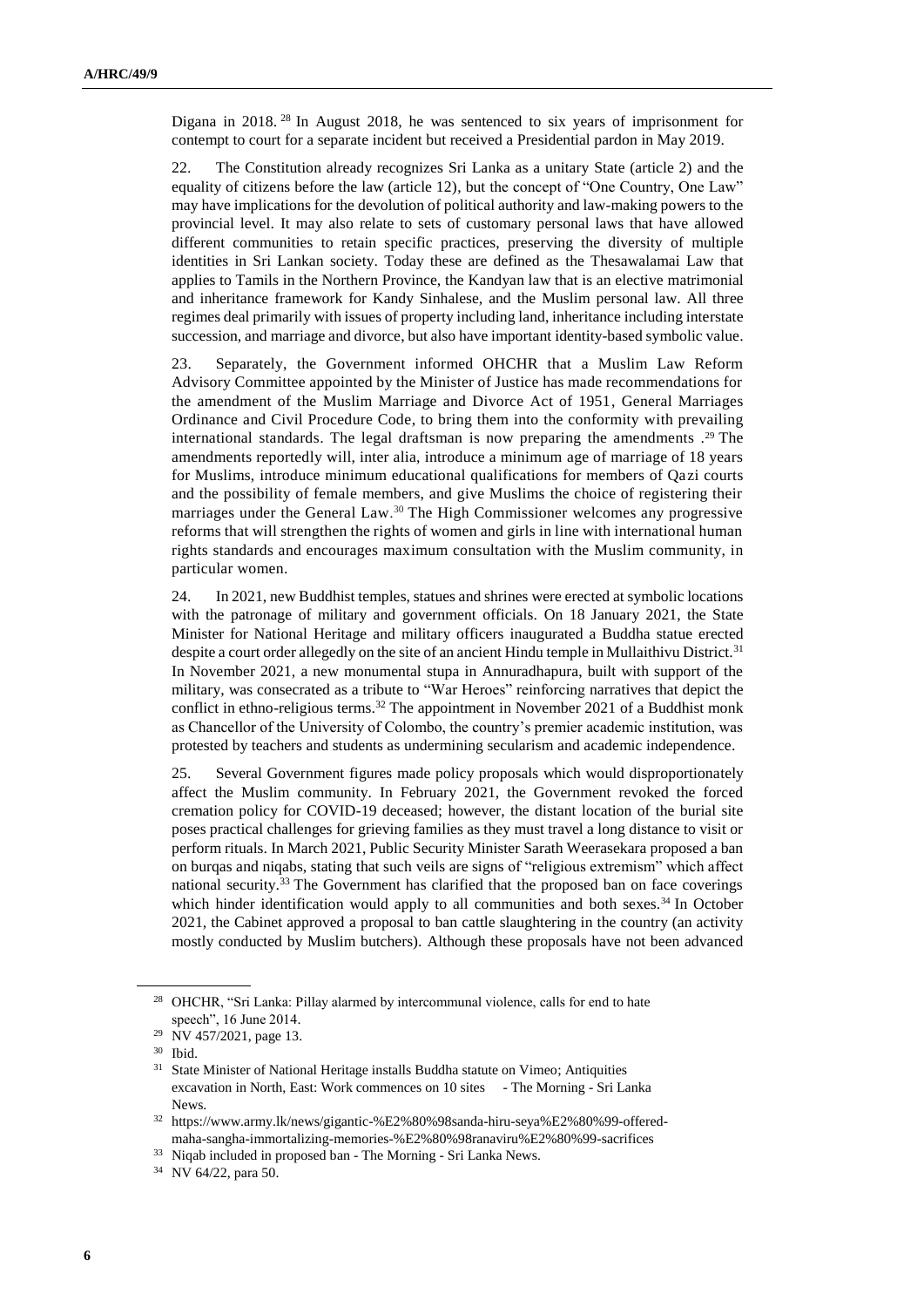or implemented, they have contributed to a climate of anti-Muslim rhetoric and added to the feeling of alienation by the Muslim community.

26. Incidents of attacks targeting Christian Evangelical and non-denominational churches have continued to be reported, including intimidation or harassment of pastors by public officials or members of other creeds, and disturbance at places of worship. <sup>35</sup>

#### **D. Intimidation and threats to civil society and victims**

27. The pattern of surveillance and harassment of civil society organizations (CSOs), human rights defenders and victims highlighted in previous reports has continued, particularly for those in the country's north and east. OHCHR continues to receive allegations of intimidation, monitoring and surveillance by security services against human rights defenders, civil society representatives, journalists and families of the disappeared. The Government stresses that all such complaints should be submitted to relevant national mechanisms.<sup>36</sup>

28. CSOs and activists are regularly visited in their offices or homes or called by the police for inquiries and questioned about staff and donors' bank details, their foreign contacts, travel history, or the passwords of their social media accounts. For instance, in December 2021, the Terrorist Investigation Division (TID) of the police called the staff of at least four organizations in the Northern Province for 'inquiries' and questioned them for several hours. They were requested to submit all information on their funding organizations for the past years and details of the beneficiaries. The Government asserts that such scrutiny is necessary to combat money-laundering and financing of terrorism.

29. A range of restrictions have affected the operating space for CSOs, particularly in the north and east. Organisations report being unable to work without surveillance or scrutiny and having to inform and get approval from the district secretariat for any activity. Some areas of work that do not involve material service delivery, such as psycho-social support, are particularly discouraged. CSOs informed OHCHR that banks often require them to get approval from their respective district secretariat before releasing funds, placing administrative hurdles for CSOs.

30. The High Commissioner is concerned by the Government's recent public responses to human rights advocacy by well-known and respected civil society representatives and its conflation with LTTE propaganda. Similar interventions in the past have had a chilling effect on Sri Lankan human rights defenders, including in their interaction with the Human Rights Council.

31. The High Commissioner notes as a positive development the transfer of the National Secretariat for Non-Governmental Organizations (NGO Secretariat), which regulates CSOs, from the Ministry of Defence to the Ministry of Foreign Affairs in November 2021, and hopes this will lead to a fundamental change in the current securitised approach and promote a more enabling environment for civil society.<sup>37</sup> The Government informs that it has begun consultations on a proposed revision of the Voluntary Social Services (Registration and Supervision) Act No. 31 of 1980.<sup>38</sup>

32. OHCHR received several reports that victim groups continue to face harassment and intimidation from the authorities, including multiple visits from intelligence and police officers inquiring about plans for protests or commemoration or their past links with the Liberation Tigers of Tamil Eelam (LTTE). In addition, rehabilitated LTTE members and their families or anyone considered to have had any link to LTTE during the conflict are targets of constant surveillance. The High Commissioner is concerned about the gender dimension of these policies in a context where many of those advocating for justice are

<sup>&</sup>lt;sup>35</sup> A faith-based organisation reported 77 incidents against freedom of religion in 2021.

<sup>36</sup> NV 64/22, para 53.

<sup>37</sup> Gazette notification No. 2254/30 dated 17 November 2021.

<sup>38</sup> NV 64/22, para 64.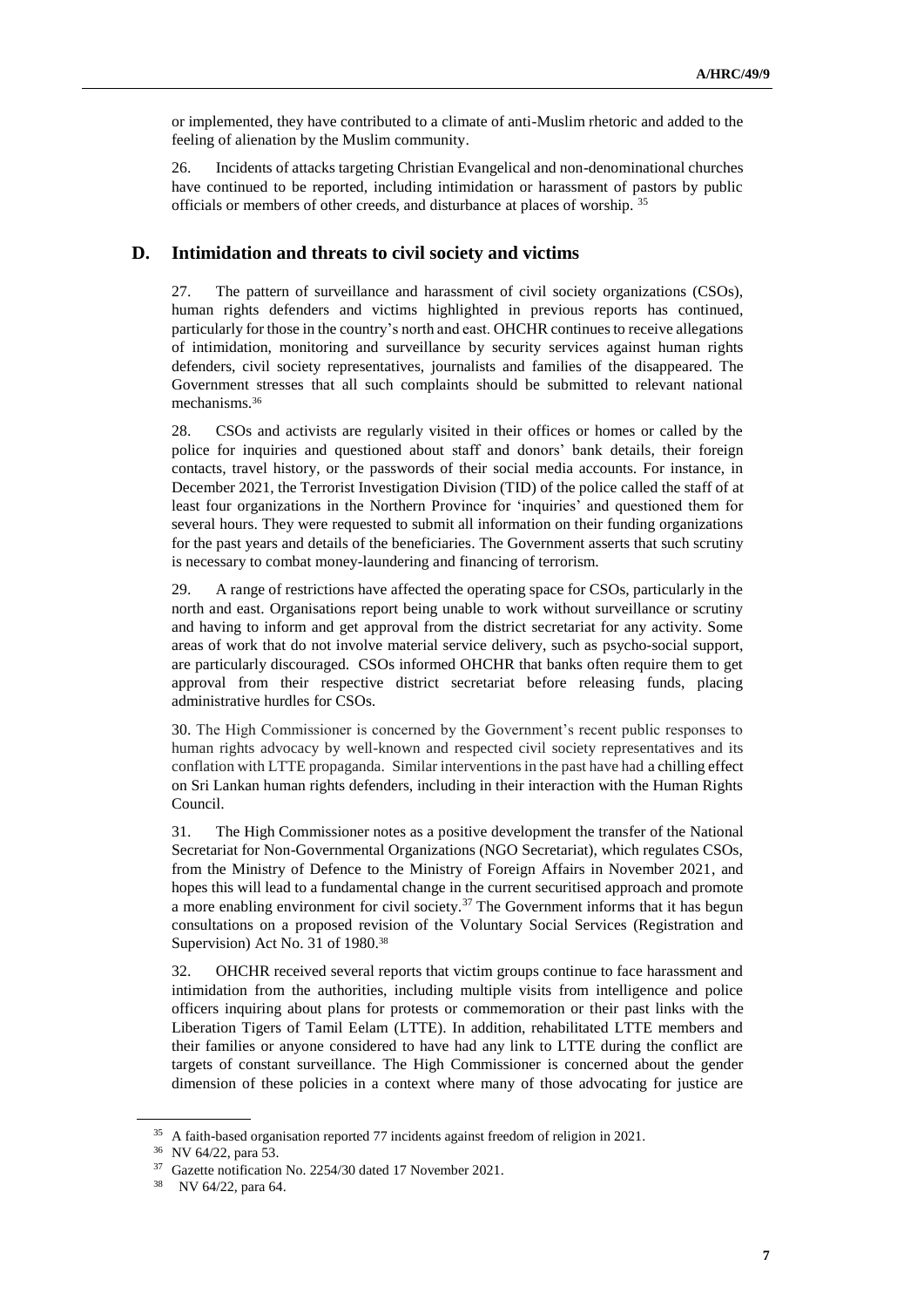women survivors or family members and face additional vulnerability in their dealings with the security forces and authorities. Civil society organisations and victims' groups, especially those that are grassroots and women-led, should be treated as vital partners in peacebuilding, and they must be allowed to mobilize, advocate and carry out peacebuilding and reconciliation related activities.

33. There were also cases in which victims' groups, CSOs and politicians were prevented by the authorities from holding peaceful events and commemorative activities. In May 2021, police obtained court injunctions against 27 individuals to prevent them from organizing a commemoration of the war in Mullivaikkal. Although the court amended the restraining order the next day, lockdown was imposed in Mullivaikkal and surrounding areas and military blocked road access. In September 2021, a court issued a restraining order on the leader of the association of the families of the disappeared to prevent them participating in rallies and meetings. In December 2021, the police obtained a court injunction to stop an event organised in Kandy by a local human rights organisation to celebrate Human Rights Day, citing it may cause 'disunity' amongst different ethnic groups.

#### **E. Custodial deaths, torture and other ill-treatment**

34. The High Commissioner welcomes the steps that have been taken to reduce prison overcrowding in the context of the COVID-19 pandemic, particularly the release of pre-trial detainees on bail. As a result, the Government reports the prison population was reduced from 32,000 in October 2020 to 18,903 on 17 February 2022. <sup>39</sup> The Judicial Services Commission has issued directives to judges to increase the use of bail, and the Attorney General has also issued directions to the police to reduce incarceration of people arrested for possession of user-quantities of drugs.<sup>40</sup>

35. The High Commissioner remains seriously concerned about the repeated incidents of deaths in custody and alleged armed encounters with police. For example, on 6 June, Mohamed Ali Khan, who had been arrested for an alleged quarantine violation, died in police custody in Wattalpola Panadura, near Colombo. Police reported that he jumped from a moving police vehicle; however, his family alleged that he was beaten and killed by police. Two suspects (Chandran Vidushan and Ramzan) died within hours of their arrests in Batticaloa in June and in Mannar in October 2021 (respectively), reportedly due to drugrelated causes. On 18 July 2021, a gang leader, Lalith Wasantha Pinto was killed by the Special Task Force reportedly when resisting arrest. On 11 January 2022, Rajapaksa Mudiyanselage Menike died after falling out of a window from the 5th floor of the Criminal Investigations Department (CID) building in Fort, Colombo where she was being held over fraud allegations; according to the police she committed suicide.

36. The High Commissioner is alarmed that on at least two occasions, the Bar Association and private lawyers had notified the authorities that the detainees' lives were at risk. For instance, on November 16, police killed Hewa Lunuwilage Lasantha in Kalutara when he was being escorted to recover firearms, allegedly used in another crime and he reportedly attacked the police officers. A day before, Lasantha's lawyer had contacted the Bar Association to inform that his client's life was in danger. The Bar Association in its statement confirmed that it had warned the Inspector General of Police and the HRCSL about the risk of imminent killing and stated that the incident 'has the hallmarks of an extrajudicial killing'.<sup>41</sup> In similar incidents, Malon Mabula and Tharaka Perera Wijesekera were shot dead on 11 and 12 May respectively in Nawagamuwa and Meengawa (Western Province) while they were being escorted out of detention to assist in investigation.

<sup>39</sup> NV 64/2022, para 68.

<sup>40</sup> NV 457/2021, page 19.

<sup>41</sup> [STATEMENT: KILLING OF A SUSPECT IN POLICE CUSTODY -](https://basl.lk/statement-killing-of-a-suspect-in-police-custody/) BASL.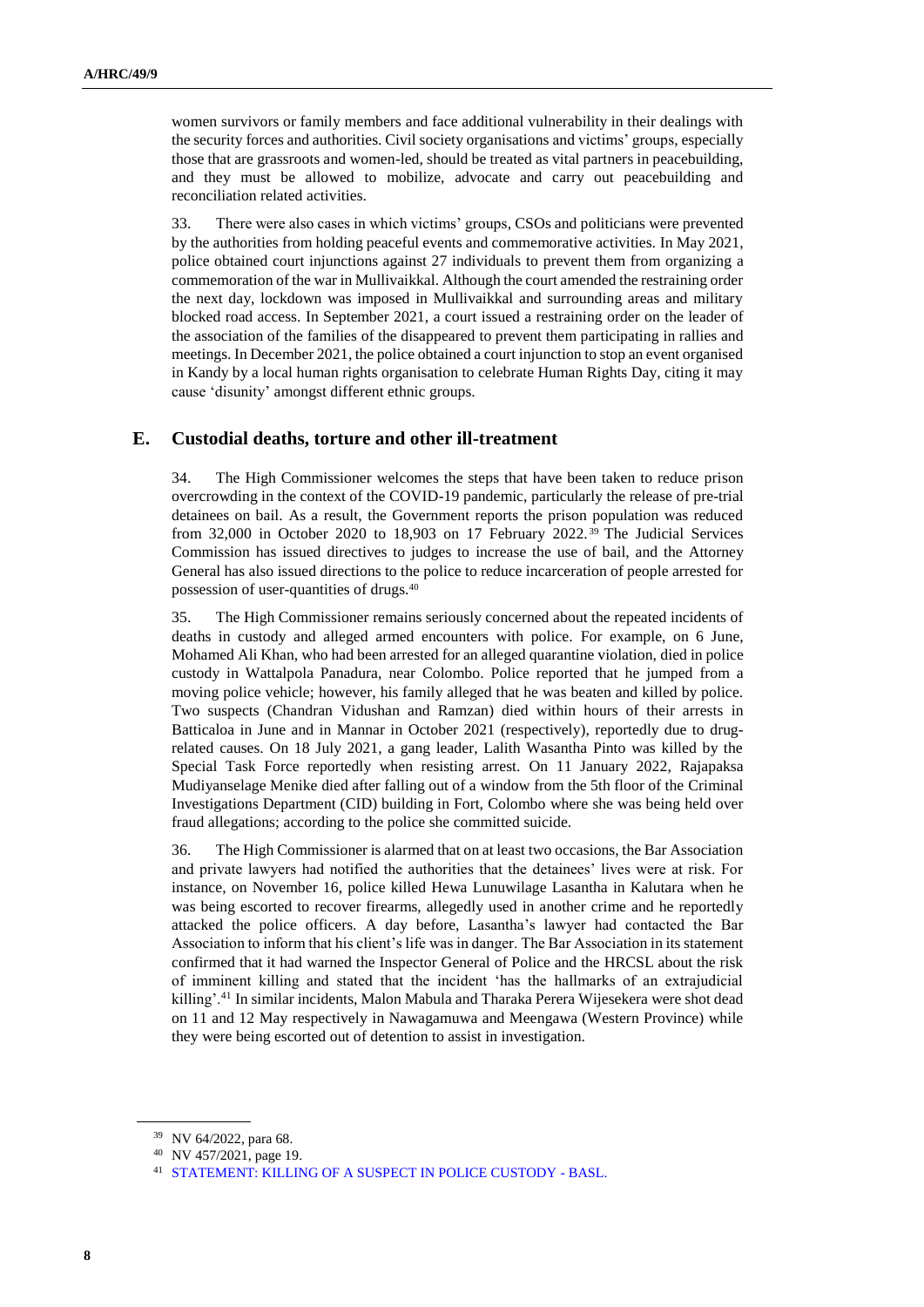37. The Government informed OHCHR that nine custodial deaths occurred between 1 January 2021 to 30 November 2021,<sup>42</sup> and that two police officers were charged, and seven police officers faced disciplinary actions<sup>43</sup> in relation to custodial deaths, but it is not clear in which cases. The High Commissioner believes that in addition to attributing individual responsibility for these crimes and ensuring reparations to families, these cases warrant independent investigation to identify patterns and any command responsibility within the police service.

38. Several allegations of ill-treatment and torture by police have also been reported in 2021. The family of Chandran Vidushan, who died in police custody on 3 June reportedly of a drug overdose, alleged that police tied him to a tree and severely beat him with poles before taking him away. Cases have also been reported of ill-treatment and torture by military personnel. For instance, on 22 December 2021, a fisherman alleged that he was severely beaten by Sri Lankan military officers in Jaffna. On 27 November, a journalist was reportedly beaten by Sri Lankan military personnel while he was photographing the roadside name board at Mullivaikkal. Lawyers for Prevention of Terrorism Act (PTA) detainees have also reported torture and ill-treatment during interrogation by the TID in Joseph Camp, Vavuniya.

39. It was widely reported that in September 2021 the State Minister of Prison Management and Prisoners' Rehabilitation, Lohan Ratwatte, forcibly entered a prison in Colombo with a group of friends to show them the gallows, and later a prison in Anuradhapura where he allegedly forced two Tamils detained under PTA to kneel at gunpoint and threatened to kill them. Ratwatte resigned from the Prisons portfolio, but retains his position as State Minister for Gems and Jewellery.

40. In what the Government highlights as a torture prevention measure, the Criminal Procedure Code was amended requiring Magistrates to visit police stations at least once a month to personally see suspects in police custody to check on whether they have been subject to torture or ill-treatment during and after arrest.<sup>44</sup> Concerns have been expressed that this alternative inspection regime will be difficult to implement in practice due to limited time and capacity. Meanwhile there has been no further progress towards establishment and operationalization of a National Preventive Mechanism under the Optional Protocol to the Convention against Torture. The High Commissioner recalls the comprehensive observations made on Sri Lanka by the Committee Against Torture in 2016 and urges the Government to take concrete steps to implement those recommendations.<sup>45</sup>

## **F. Prevention of Terrorism Act**

41. On 10 February 2022, the Prevention of Terrorism Act (PTA) Amendment Bill was presented to Parliament. The Government informs these are initial steps towards promulgation of more comprehensive legislation. The High Commissioner recognises the importance of this initial step and notes the proposed amendments, such as the increase of magistrates' powers to visit places of detention, speeding up of trials, as well as the repeal of section 14 which imposes serious limitations to publications. However, other parts of the proposed amendments do not comply fully with Sri Lanka's international human rights obligations and leave intact some of the most problematic provisions of the PTA which have led to alleged human rights violations including arbitrary detention and torture. These include an overly broad and vague definition of terrorism, which may result in discriminatory or arbitrary application of the law, and the admissibility of confessions under the PTA made to law enforcement without a lawyer's presence, often used as primary evidence in courts in PTA cases, lengthy administrative and pre-trial detention of up to 12 months, and provisions for immunity of officers from prosecution which are not in compliance with the international human rights standards.

<sup>42</sup> NV 457/2021, page 22.

<sup>43</sup> Ibid, page 23.

<sup>44</sup> Ibid, page 16.

<sup>45</sup> A/HRC/34/54/Add.2, paras 115-122.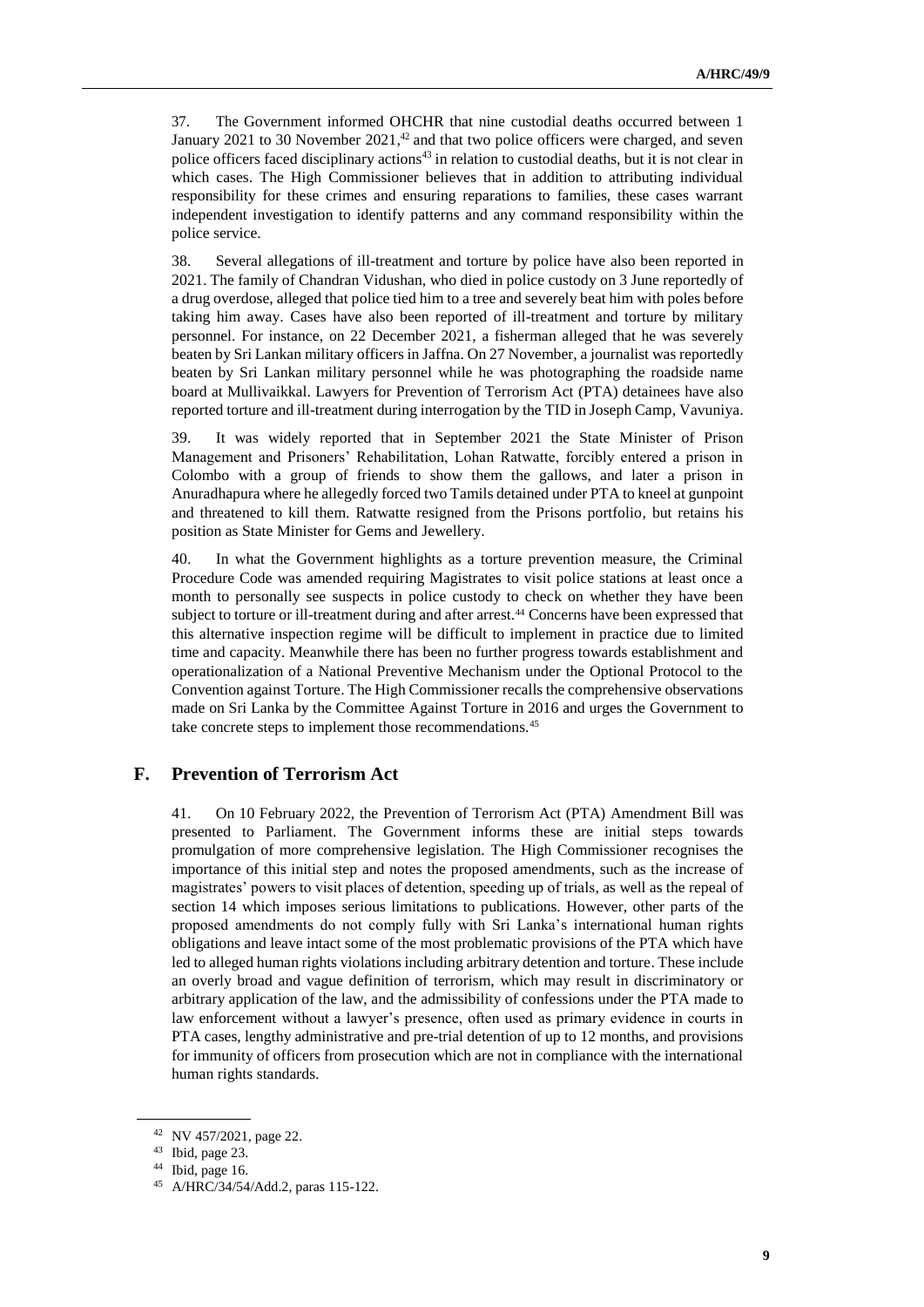42. The High Commissioner urges the Government and the Parliament to give full consideration to the analysis and recommendations made over many years by UN human rights mechanisms on the PTA, in particular the five key benchmarks identified by seven Special Procedures mandates in their communication on 9 December 2021, which they consider as "necessary prerequisites" to ensure the PTA is amended to be compliant with international law obligations.<sup>46</sup>

43. Meanwhile, the Government continues to detain, investigate and prosecute individuals under this act. The High Commissioner reiterates her call for the Government to apply a moratorium on the use of the PTA until it is replaced by legislation that fully complies with the country's international human rights obligations. According to Government data, as of 2 December 2021, 333 people remain detained under the PTA, of whom 16 were convicted, 11 are under appeal, and the remaining are detained as suspects. <sup>47</sup> Since 24 June, 81 PTA detainees have been released.<sup>48</sup> Among prominent PTA cases, Ahnaf Jazeem, detained for over 18 months under the PTA, was released on bail on 15 December 2021. Hejaaz Hizbullah, a lawyer who had been detained under the PTA since 14 April 2020, was granted bail by the High Court on 7 February 2022.

44. In June 2021, 16 PTA prisoners nearing the end of their sentences were released under Presidential pardon. On 24 August 2021, the President appointed a three-member Advisory Board, headed by a retired Chief Justice, to which detainees or their representative could apply for review.<sup>49</sup>

45. Reports indicate that at least 70 people have been arrested under the PTA for sharing social media posts commemorating victims of the war that included LTTE images or Tamil nationalist iconography. On 18 May, police arrested 10 people near Batticaloa under the PTA for organizing a memorial event; they were finally released on bail on 8 December. A journalist, Murugupillai Kokulathasan, has been detained for 15 months since November 2020 in relation to photos of the LTTE leader appearing on his social media. The Government shared with OHCHR a directive issued by the Inspector General of Police dated 23 October 2021 providing guidance on restricting the use of the PTA and exercising greater discretion in evaluating cases such as, possession of pictures. 50

46. In March 2021, new "de-radicalization" regulations were issued that permit arbitrary administrative detention of individuals for up to two years without any legal proceedings for the purposes of 'rehabilitation' in relation to violent extremism. <sup>51</sup> The Special Rapporteur on the promotion and protection of human rights and fundamental freedoms while countering terrorism and other experts have warned that the regulations may jeopardize the rights and liberties of persons who may be detained arbitrarily, especially religious and ethnic minorities, and may curtail political dissent with no effective due process guarantees.<sup>52</sup> Civil society organisations obtained a stay order on their implementation while the Supreme Court considers a fundamental rights petition against the regulations.

# **III. Progress in reconciliation and accountability**

#### **A. Transitional justice mechanisms**

47. When the Government decided to withdraw its co-sponsorship of resolution 40/1 and related resolutions 34/1 and 30/1, it expressed its intention to pursue an "inclusive,

<sup>46</sup> OL LKA (7.2021).

<sup>47</sup> NV 457/2021, page 15.

<sup>48</sup> NV 64/2022, para 80.

<sup>49</sup> The Advisory Board is envisaged in section 13 of the PTA, but it was never established.

<sup>50</sup> NV 457/2021, page 15.

<sup>51</sup> Gazette of the Democratic Socialist Republic of Sri Lanka No. 2218/68, March 12, 2021, [http://www.documents.gov.lk/files/egz/2021/3/2218-68\\_E.pdf.](http://www.documents.gov.lk/files/egz/2021/3/2218-68_E.pdf)

<sup>52</sup> OL LKA (3.2021).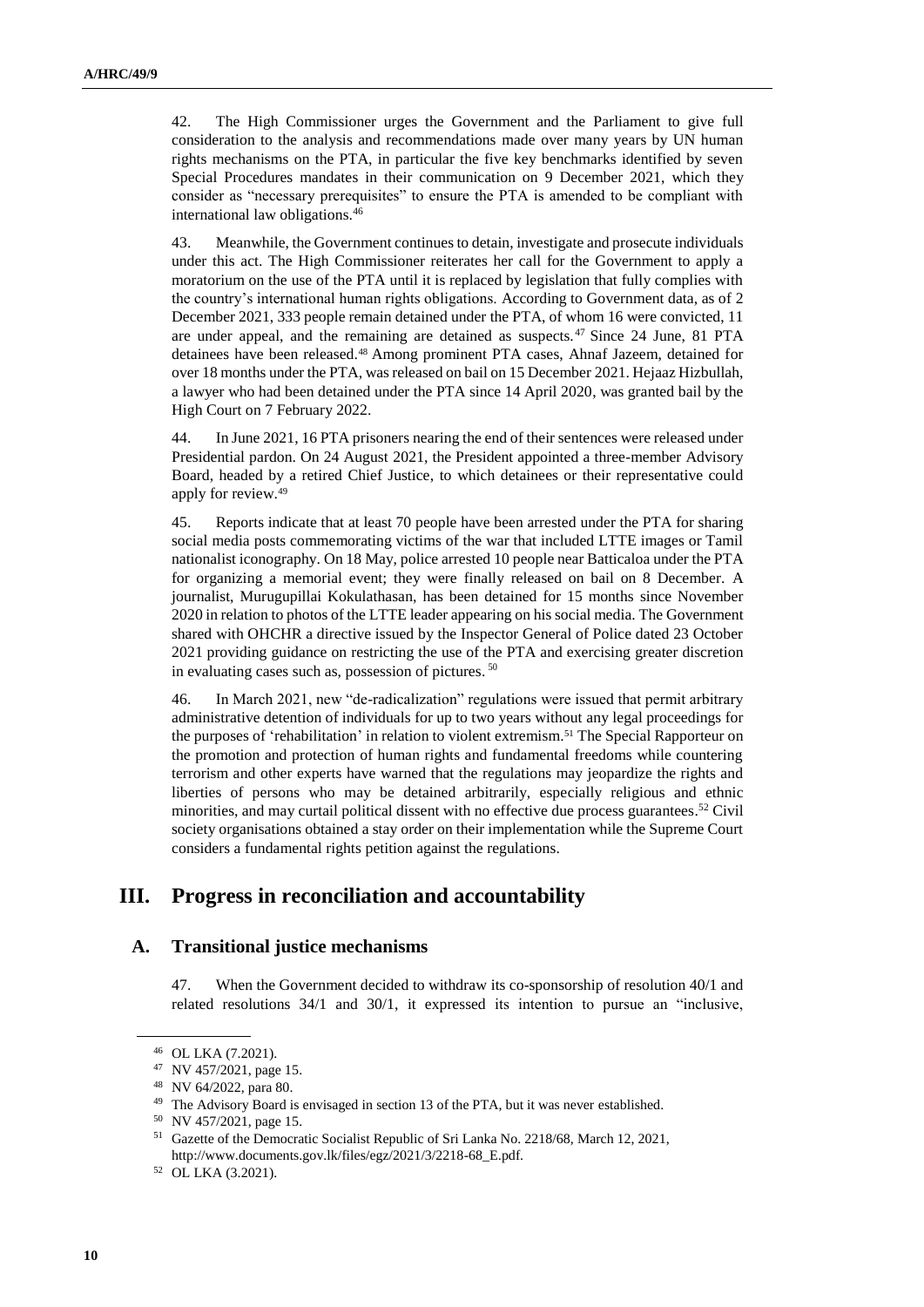domestically designed and executed reconciliation and accountability process". <sup>53</sup> Two years on, the Government has yet to come forward with any credible new roadmap on transitional justice towards accountability and reconciliation. A Commission of Inquiry (CoI), appointed by the President in November 2020 "to review the reports of previous Sri Lankan CoIs, assess the status of implementation of their recommendations, and propose deliverable measures to implement them in line with the new Government's policy," submitted a second interim report to the President in February 2022. 54

48. The two transitional justice structures established by the previous Government - the Office on Missing Persons (OMP) and the Office on Reparations (OfR) – continue to exist. However, they have struggled to achieve the confidence of victims, particularly following changes in their membership.

49. In December 2021 a new Chair and Commissioners were appointed to the OMP. According to the Government, the OMP has been working on verification of the 6025 complaints it received in its first phase from 2000-2020 and has shared 6,025 files with the relevant authorities to obtain additional information. The OMP determined 4,200 complaints required further documentation and has notified 3,230 families to provide further details needed to process their cases.<sup>55</sup> The Government reported that in November 2021 the OMP established four panels of inquiry to conduct investigations and to enable the OMP to issue of Certificate of Absence or Certificate of Death to the families.<sup>56</sup> OHCHR is concerned that the verification seems to be aimed at reducing the case load and closing files rather than a comprehensive approach to establish the truth and ensure justice and redress to families.

50. The High Commissioner is gravely concerned about the continuing precarious situation of the families of the disappeared – the majority of whom are represented by women. In addition to their suffering and anguish in not knowing the fate and whereabouts of their loved ones, they continue to struggle with the desperate economic and social consequences this has had on their lives. COVID-19 has increased economic hardships for them and increased their isolation. In this context, the harassment and surveillance by security agencies, and obstruction of their activities, only compounds the injustice they face. The families of the disappeared have a right to truth, justice, reparation and guarantees of non-recurrence and the High Commissioner urges the Government to acknowledge their sufferings, urgently determine the fate or whereabouts of victims, provide reparations, and bring perpetrators to justice.

51. In 2021, the Office for Reparations (OfR) was allocated LKR 800 million (USD 3.96 million) for the payment of processed claims; out of which LKR 400 million was utilised, according to the OfR. <sup>57</sup> Unfortunately, the data available to OHCHR regarding compensation payments is not sufficiently disaggregated and it is unclear what payments correspond to human rights violations. The Reparations Policy was tabled in the Parliament on 9 February.<sup>58</sup> The Government informed OHCHR that the OfR is developing pilot programs for livelihood and psycho-social support.

52. The Office for National Unity and Reconciliation (ONUR) has continued to conduct peace and reconciliation workshops and activities throughout the country.<sup>59</sup> The ONUR is reported to be developing a "Strategic Roadmap for National Healing, Peace-building and Reconciliation " through a consultation process with civil society and political parties.<sup>60</sup> The High Commissioner stresses that reconciliation will only be achieved when supported by comprehensive transitional justice measures and recalls the report of the very meaningful

<sup>53</sup> Human Rights Council, forty-third session, High Level Segment statement by Hon. Dinesh Gunawardena, Minister of Foreign Relations of Sri Lanka, 26 February 2020.

<sup>54</sup> Annex to NV 64/22.

<sup>55</sup> NV 457/2021, page 7.

<sup>56</sup> Ibid.

<sup>57</sup> Office for Reparations, 'Compensation – update as at Jan. 2022,' (NV 16/22).

<sup>58</sup> NV 457/2021, page 8.

<sup>59</sup> Ibid, page 28.

<sup>60</sup> Ibid.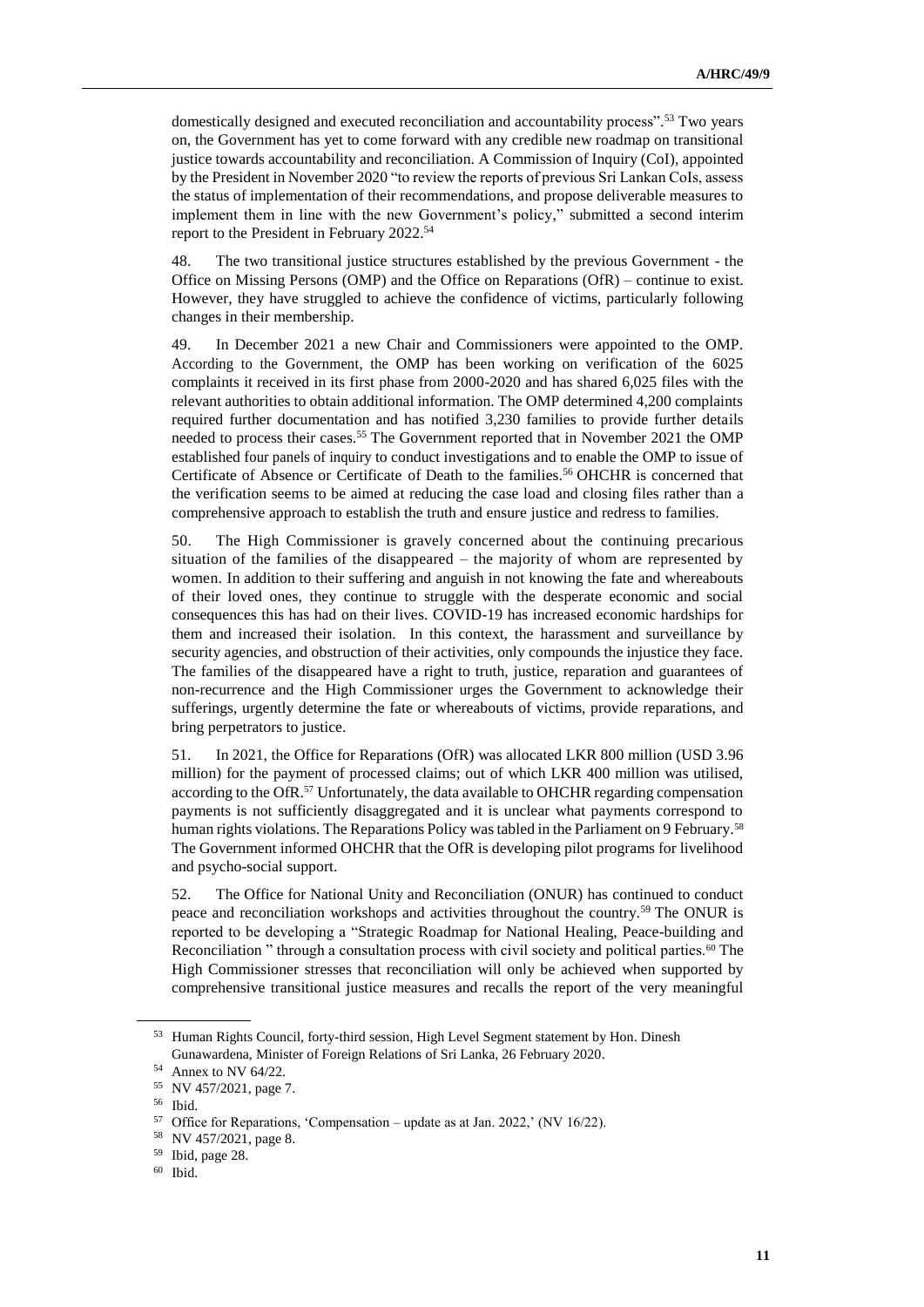national consultations already held by the Consultation Task Force on Reconciliation Measures in 2017 that remains an important guidance as to the expectations of victims and other stakeholders. 61

#### **B. Impunity in emblematic cases**

53. The High Commissioner is seriously concerned by the continued lack of progress and even steps backward in several emblematic human rights cases before the courts. In August 2021, the Attorney General Department decided not to proceed with charges against former Navy commander Wasantha Karannagoda in the case of the enforced disappearances of 11 individuals in 2008 and 2009. Karannagoda had filed a writ with the Court of Appeal and secured a stay order as interim relief on the basis that he was wrongly implicated.<sup>62</sup> Victims' families challenged the decision at the Court of Appeal with hearings expected in April 2022.<sup>63</sup> While the hearings on the case are set to continue against 14 other navy personnel, <sup>64</sup> Karannagoda was meanwhile appointed as the Governor of the North Western Province in December 2021. In January 2021, the Attorney General informed the Batticaloa High Court that it would not proceed with the prosecution of five accused in another emblematic case, the murder of MP Joseph Pararajasingham at Christmas mass in December 2005.

54. On 12 January 2022, the Colombo High Court delivered judgement in the case of three officers charged on 33 counts including murder and conspiracy to commit murder for the incidents that resulted in the death of twenty seven inmates in [Welikada Prison Riot](https://eur03.safelinks.protection.outlook.com/?url=https%3A%2F%2Fwww.dailymirror.lk%2Fprint%2Ffront_page%2FWelikada-Prison-Riot-case-judgement-postponed-to-January-12%2F238-228504&data=04%7C01%7Cjuan.fernandez%40one.un.org%7Caf078aee3ccd453f650108d9d6680dae%7Cb3e5db5e2944483799f57488ace54319%7C0%7C0%7C637776564676463204%7CUnknown%7CTWFpbGZsb3d8eyJWIjoiMC4wLjAwMDAiLCJQIjoiV2luMzIiLCJBTiI6Ik1haWwiLCJXVCI6Mn0%3D%7C3000&sdata=bAluxT7nzZpHwD8xGh65TeTPreJ7cy9eTQOwPXO7Ak0%3D&reserved=0) on 9 November 2012. <sup>65</sup> The first accused, Inspector of Police Neomal Rangajeewa of the Narcotics Bureau was acquitted of all charges. The second accused, former Superintendent of Welikada Magazine Prison, Lamahewage Emil Ranjan, was found guilty and given a death sentence. The third accused, Indika Sampath, an officer attached to the Prisons intelligence unit, has absconded and will be tried in absentia. No action appears to have been taken against other security forces involved in the incident.

55. The victims of the 2019 Easter Sunday bombings and religious leaders continue to call urgently for truth, justice, reparation for victims and a full account of the circumstances that permitted those attacks, in particular the role of the security establishment. The full results of the Presidential Commission of Inquiry into the attacks have not been made published, but it is understood that it has recommended criminal charges against key officials. On 4 October 2021, charges were served on 25 suspects in the 2019 Easter Sunday bombings and the High Court is pending. Charges have been filed in the High Courts of Colombo, Kegalle and Puttalam in eight other cases. The church community was recently disturbed by a serious incident on 11 January 2022 at St Anthony's Church, Borella when an unexploded hand grenade was discovered in the church, days before an inter-faith event was due to be held as part of the campaign for justice. The police made initial arrests of some people present at the church, but the investigation to date has been criticised as ineffectual and incomprehensive.

56. While hearings continue to be scheduled in several other emblematic cases (highlighted in previous reports), the High Commissioner is concerned that these cases continue to linger before the courts now a decade or more after the original indictments.<sup>66</sup> The Attorney General's recent use of his discretion to withdraw these long-standing cases raises serious concerns about the independence of his office and the Government's commitment to pursue accountability. The High Commissioner is deeply disturbed by the general lack of progress over the past years in most cases, and the active reversal of others,

<sup>61</sup> See [http://war-victims-map.org/wp-content/uploads/2017/02/CTF-Final-Report-Volume-I-](http://war-victims-map.org/wp-content/uploads/2017/02/CTF-Final-Report-Volume-I-Nov-16.pdf)[Nov-16.pdf.](http://war-victims-map.org/wp-content/uploads/2017/02/CTF-Final-Report-Volume-I-Nov-16.pdf)

<sup>62</sup> NV 13/2022, 20 January 2022.

<sup>63</sup> NV 64/2022, 22 February, para 97.

<sup>64</sup> NV 457/2021, page 2.

<sup>65</sup> A/HRC/34/29, para 32.

<sup>66</sup> See A/HRC/43/19, para 21 and A/HRC/46/20, paras 49-50.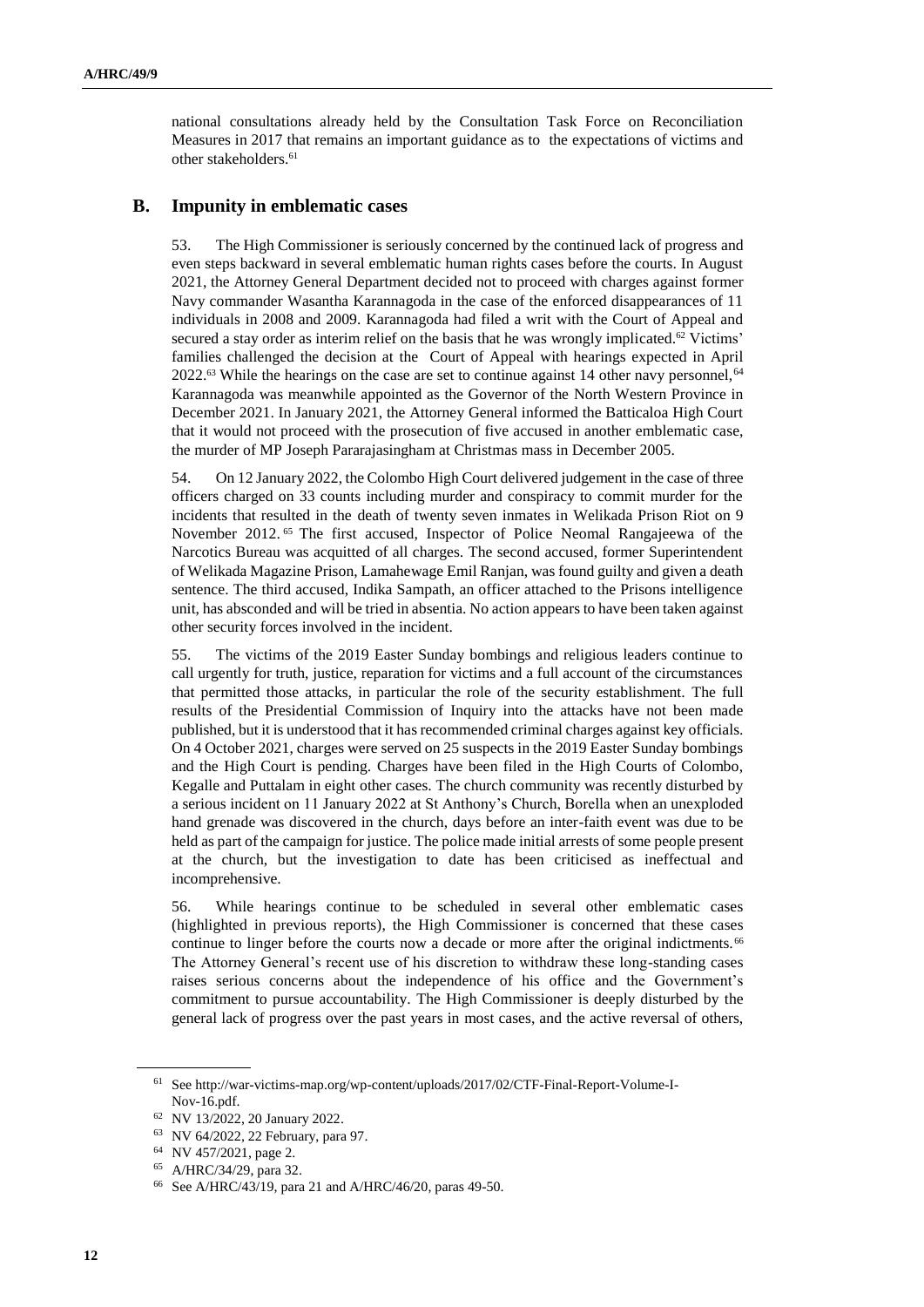which continue to indicate the inability and unwillingness of the Government to prosecute and punish perpetrators of crimes when State agents are the alleged perpetrators.

## **IV. Implementation of other aspects of Resolution 46/1**

57. In the absence of progress towards accountability by domestic mechanisms, Resolution 46/1 decided "to strengthen the capacity of OHCHR to collect, consolidate, analyse and preserve information and evidence and to develop possible strategies for future accountability processes, to advocate for victims and survivors, and to support relevant judicial and other proceedings, including in Member States, with competent jurisdiction". <sup>67</sup> This accountability mandate presents an important opportunity for OHCHR, members of the Human Rights Council and the international community to support victims and pursue accountability for serious international crimes committed in Sri Lanka through complementary strategies.

58. The Office started implementing these aspects of [Resolution 46/1,](https://www.ohchr.org/EN/HRBodies/HRC/RegularSessions/Session46/Pages/ListReports.aspx) with a start-up team undertaking preparatory work since April 2021. The Office has now recruited most staff, who include specialists on international criminal and humanitarian law, human rights, sexual and gender-based violence, victims' rights and information management, however the start date of different members of the team will be further constrained by the budget allocated for 2022.

59. The Office has published online introductory material on the mandate under the resolution 46/1, including questions and answers translated into Sinhala and Tamil languages.<sup>68</sup>

60. The Office has developed an information and evidence repository using e-discovery software and has identified a large number of individual information items already held by the UN. The team will further analyse this information from a criminal justice perspective with a view to identifying gaps and priorities for further information collection, incorporating a victim-centred approach. The information held and gathered relates to alleged violations and abuses by both State and non-State actors.

61. The High Commissioner's previous report recommended that, among a range of measures, Member States explore possible targeted sanctions against credibly alleged perpetrators of grave human rights violations and abuses. On 10 December 2021, the United States Government announced that two Sri Lankan military officers implicated in grave violations would be designated under Section 7031(c) of the Department of State, Foreign Operations, and Related Programs Appropriation Act, 2021 and ineligible for entry to that country.

62. While the High Commissioner will report on further progress on this subject in September 2022, it is already clear that the scale of the work given to the Office by resolution 46/1 is substantial. Full implementation of the mandate will also require effective cooperation by Member States, alongside adequate human and financial resources.

## **V. Conclusions**

63. The High Commissioner remains concerned about the lack of accountability for past human rights violations and recognition of victims' rights. In the last two years, the independence of the judiciary, the Human Rights Commission and other key institutions have been eroded, and democratic space, including for human rights advocacy constricted. There has been a further drift towards militarisation and an emphasis of Sinhala nationalism and Buddhism in State institutions has become more visible, increasing the marginalisation and uncertainty of minority communities, and undermining reconciliation. The forthcoming Constitution drafting process will be of critical importance for the independence of key institutions and issues of devolution and human rights should be monitored closely. The

<sup>67</sup> A/HRC/RES/46/1, para 6.

<sup>68</sup> [https://www.ohchr.org/EN/HRBodies/HRC/Pages/Sri-Lanka-accountability-project.aspx.](https://www.ohchr.org/EN/HRBodies/HRC/Pages/Sri-Lanka-accountability-project.aspx)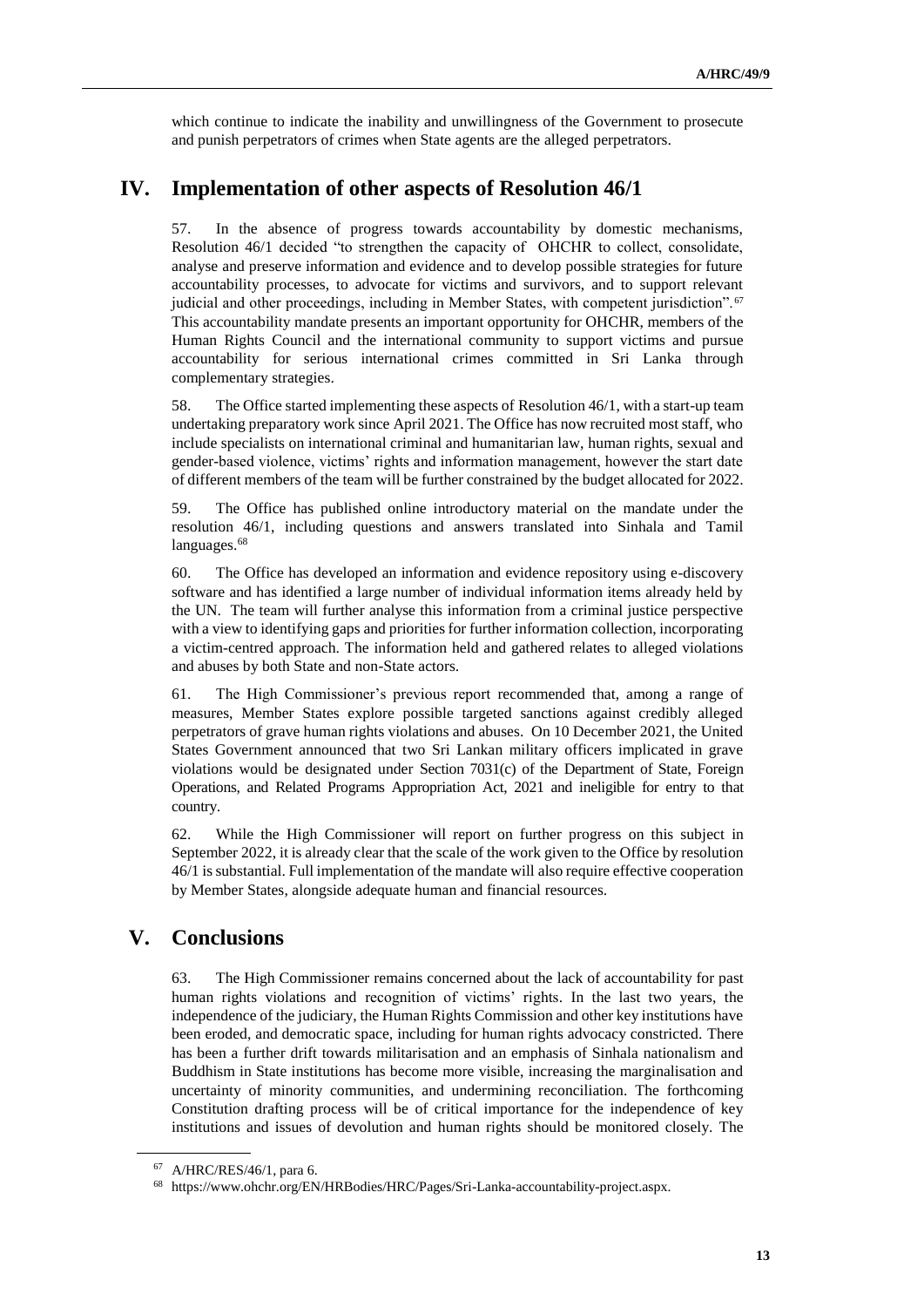situation has been affected by the deep impact of the COVID-19 pandemic and economic crisis which has affected the realisation of economic, social and cultural rights, and the Government's response to criticism and dissent with heavy-handed measures have undermined civic space. There are also risks that the economic downturn will further fuel the prevailing marginalization and discrimination against minority communities.

64. The High Commissioner recognizes the recent signs of renewed openness of the Government in engaging with OHCHR and the initial steps taken to initiate some reforms, including changes to the Prevention of Terrorism Act. She urges the Government to go much further and deeper with the legal, institutional and security sector reforms that are necessary to comply with Sri Lanka's international human rights obligations and to prevent the recurrence of grave violations. OHCHR continues to stand ready to assist Sri Lanka on this path. The High Commissioner is deeply concerned by the continued obstruction and setbacks in most of the emblematic human rights cases that have reached the courts, and the harassment of victims and families of the disappeared campaigning for truth and justice or seeking to commemorate their loved ones. While the Government emphasises practical measures of reparation and development as the basis for reconciliation, the High Commissioner stressed this will not be achieved without a comprehensive approach to ensure truth, justice, redress for victims and institutional reforms that guarantee non-recurrence.

65. The Sri Lankan state, including successive governments, has consistently failed to prosecute international crimes and serious human rights violations and pursue an effective transitional justice process*.* The current Government has continued to demonstrate its unwillingness to recognise those serious international crimes and pursue accountability but has also incorporated some military officials who may have been implicated in alleged war crimes into the highest levels of Government, reinforcing a narrative of impunity. In the absence of tangible results that ensure justice for victims, the Human Rights Council should continue to pursue international strategies for accountability.

66. The Human Rights Council, and its special procedures, treaty bodies, international and national civil society organizations and the Government's own domestic commission – the Lessons Learnt and Reconciliation Commission (LLRC) – have put forward many concrete recommendations to the Government to improve the human rights situation and address the legacy of the past. These recommendations should be used as benchmarks by the Government, as well as the international community and United Nations in advancing reconciliation, accountability and human rights.**<sup>69</sup>** OHCHR stands ready to support Sri Lanka in this and provide technical assistance in this regard. Sri Lanka will only achieve sustainable development and peace and lasting reconciliation if it ensures civic space, independent and inclusive institutions, and puts an end to systemic impunity.

## **VI. Recommendations**

67. **The High Commissioner reiterates the recommendations made to the Government of Sri Lanka in paragraph 60 of her 2021 report to the Council. <sup>70</sup> She further recommends the Government to:**

(a) **Ensure the drafting process for a new Constitution is based on broad and inclusive consultations, entrenches the independence of judiciary and key national institutions such as the HRCSL, and advances the devolution of political authority, which is integral to reconciliation and the full enjoyment of human rights by all members of its population;**

(b) **Take into account the recommendations made by various UN human rights mechanisms on the protection of human rights in the Constitution and the guarantees needed for effective, independent and inclusive national institutions;**

<sup>69</sup> OL LKA (7.2021).

<sup>70</sup> HRC/46/20, para 60.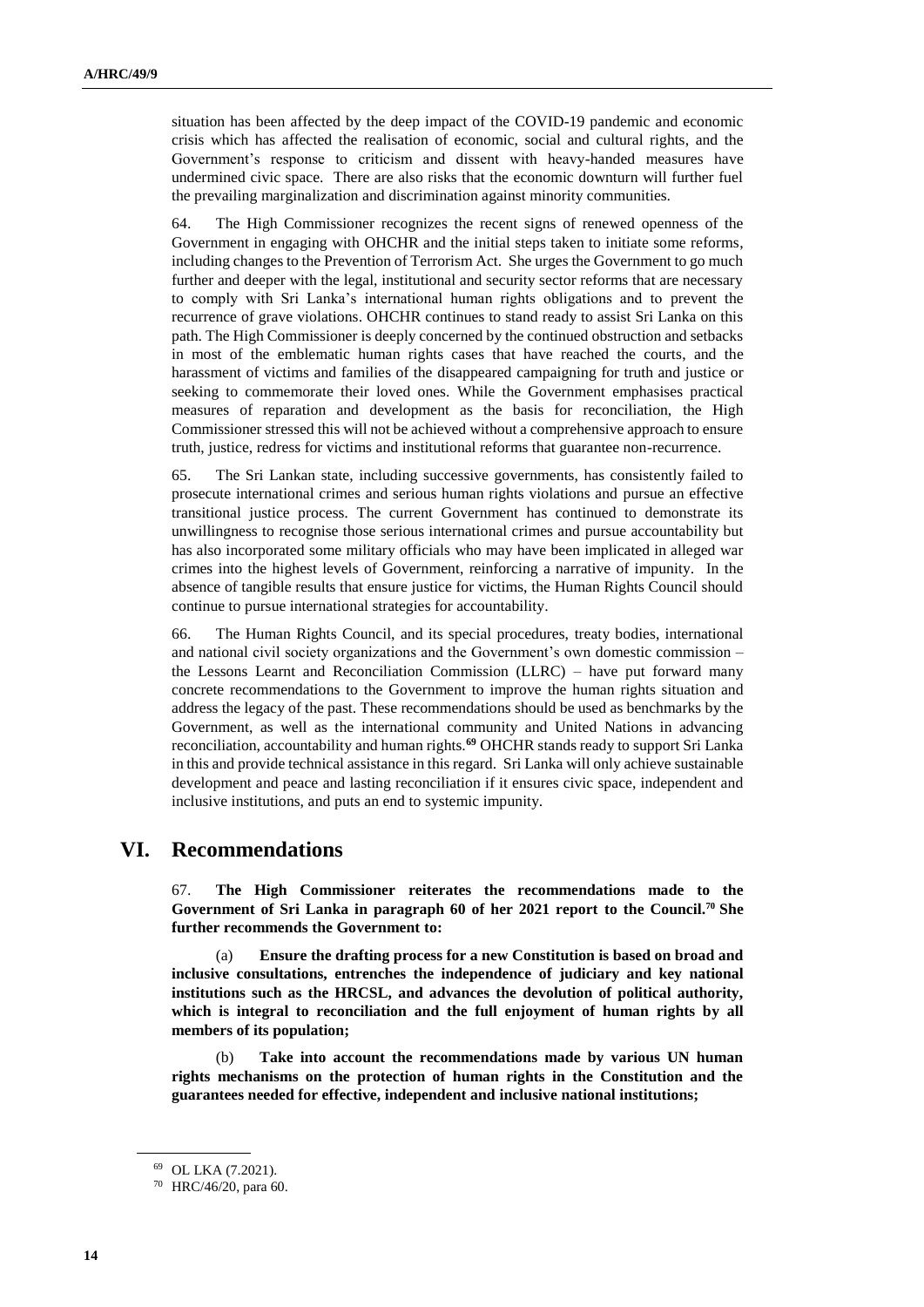(c) **Avoid reliance on the military to run civilian affairs and take steps to reduce the influence of the military on civilian life;**

(d) **Ensure that the Attorney General's Department is able to operate independently in practice and pursue prosecutions against any suspected perpetrators of human rights violations and serious violations of international humanitarian law, irrespective of military rank, official or other position of power;**

(e) **Take a comprehensive approach to determine the fate and whereabouts of all the disappeared, including immediately opening military archives relevant to cases of enforced disappearance, independently investigate all those suspected of criminal responsibility for the enforced disappearance, and provide comprehensive reparation to the families of the disappeared;<sup>71</sup>**

(f) **Publish the findings of the Commission of Inquiry into the 2019 Easter Sunday bombings to ensure transparency for victims and pursue further independent investigations into the involvement of any other state or non-state actors;**

(g) **Undertake more fundamental reforms to the Prevention of Terrorism Act to ensure it fully complies with Sri Lanka's international law obligations,; in the meantime, establish a moratorium on the use of the Prevention of Terrorism Act until it is replaced by legislation that fully complies with international human rights norms and standards;** 72

(h) **Expedite the review of all detainees held under the PTA and release everyone detained without sufficient legal and evidentiary basis. Ensure that counter terrorism measures do not undermine democratic and civic space;**

(i) **Ensure inclusive and broad-based consultation in the drafting and amendment of key laws, including the Prevention of Terrorism Act, the Voluntary Social Services (Registration and Supervision) Act, the Muslim Marriage and Divorce Act and other personal laws;**

(j) **Order all security agencies to immediately end all forms of surveillance and harassment of and reprisals against human rights defenders, social actors, victims and their families of human rights violations;**

(k) **Adjudicate land disputes in ways that are transparent, consultative, impartial and non-discriminatory and ensure inter-faith dialogue on the erection of religious sites.**

68. **The High Commissioner reiterates the recommendations she made in paragraph 61 of her 2021 report to the Council and Member States and further recommends that they:** 73

(a) **Cooperate with victims and their representatives to investigate and prosecute international crimes committed by all parties in Sri Lanka through judicial proceedings in domestic jurisdictions, including under accepted principles of extraterritorial or universal jurisdictions and continue to explore possible targeted sanctions against credibly alleged perpetrators of grave human rights violations and abuses;**

(b) **Review asylum measures with respect to Sri Lankan nationals to protect those facing reprisals and refrain from any refoulement in cases that present real risk of torture or other serious human rights violations;**

(c) **Cooperate with OHCHR in its discharge of accountability related work under resolution 46/1 and provide it with adequate human and financial resources to enable it to effectively deliver the full mandate given under the resolution.**

<sup>71</sup> See A/HRC/33/51/Add.2, pages 17-22.

<sup>72</sup> OL LKA (7.2021).

<sup>73</sup> A/HRC/46/20, para 61.